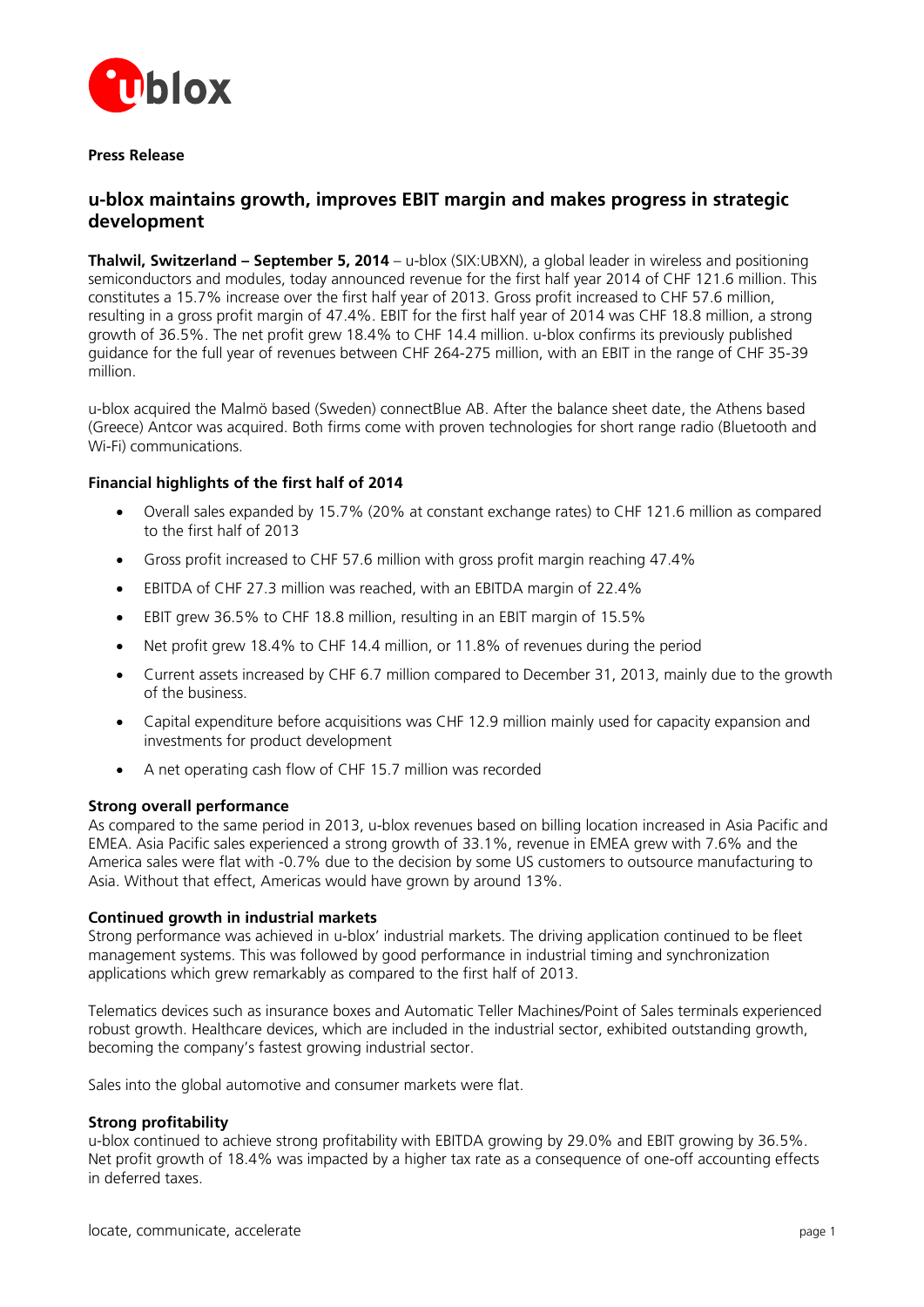### **Strategic products launched**

In the first half, u-blox launched several strategic products in both the wireless and positioning product lines that exploit cutting edge technologies. The world's fastest LTE module, the TOBY-L2, was launched in January. It is the first LTE module on the market to deliver category 4 performance, capable of speeds up to 150 Mb/s. It also supports 3G and 2G networks, a crucial feature to allow our customers to upgrade their products already without compromising on network coverage. 4G LTE is the state-of-the-art in cellular communications, and is the fastest growing telecommunications standard in history.

On the positioning side of the business, u-blox successfully deployed its  $8<sup>th</sup>$  generation positioning chip technology u-blox M8 into its industry-standard module series MAX, NEO and LEA. The modules can acquire and track all visible GPS, GLONASS, BeiDou, QZSS and SBAS satellites and can track any two satellite systems simultaneously for increased reliability, accuracy and faster acquisition time. u-blox M8 is at the forefront of global positioning technology, and is being offered alongside the company's previous u-blox 7 based products in order to provide customers with both cost and performance optimized options.

The company introduced a revolutionary 3D dead reckoning chip which enables car navigation equipment to calculate a position within multi-level structures, a typical scenario when driving through stacked highways and multi-story park houses.

As a result of the connectBlue acquisition, u-blox incorporated seven new short range radio module products conforming to the Bluetooth and Wi-Fi standards. These products support u-blox' strategy of providing both long-range and short-range wireless communication modules, a key requirement for providing end-to-end communication solutions in the Internet of Things.

Two new positioning modules with integrated antenna were launched, PAM and CAM. Both modules integrate u-blox' core positioning chip technology together with u-blox' embedded antenna know-how to provide complete, compact, stand-alone positioning solutions.

#### **Business development**

Sales increased strongly in several of our market sectors. Highlights during the first half year include:

- Double-digit sales increase of positioning chips and modules for fleet management and vehicle tracking applications, u-blox' strongest market.
- Revenue from cellular and positioning components used for portable healthcare devices multiplied with the start of production of new end devices.
- Sales of GNSS receivers used to generate precision timing and frequency reference required by mobile base stations more than doubled.
- The TOBY-L100 4G LTE module was certified by Verizon Wireless, enabling customers to leverage the Verizon Wireless network to develop high speed data connectivity for applications for the American markets.
- Ctrack, a division of South Africa based Digicore, a leading provider of fleet management and vehicle tracking solutions, selected u-blox as their strategic partner for embedded positioning and mobile communications technology.
- Swedish WTS ("Wonder Technology Solutions") launched Trax, the world's smallest and smartest personal tracking device for children and pets based on a u-blox positioning receiver module with integrated antenna and u-blox cellular module.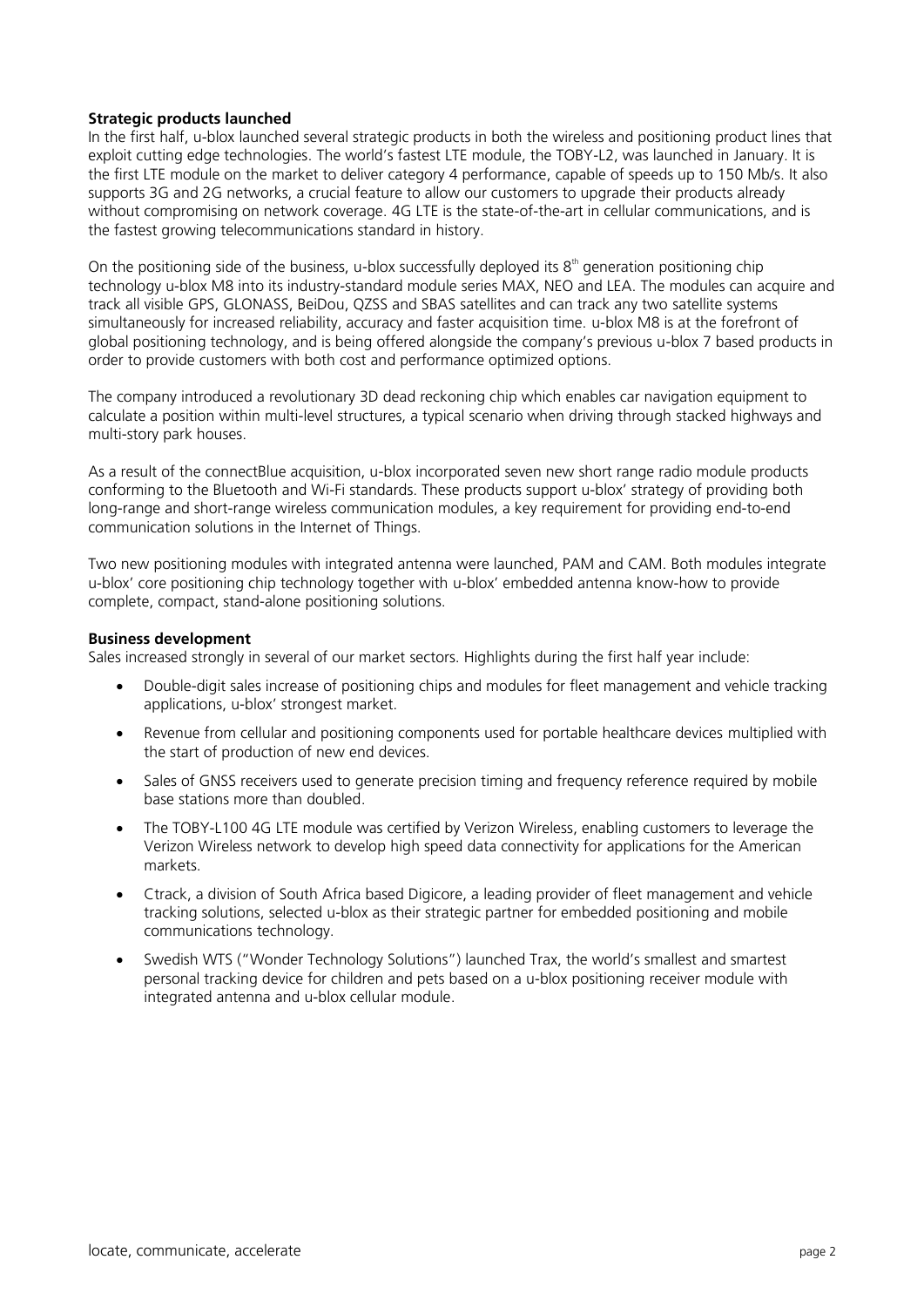# **Acquisitions**

From the beginning of 2014 until the release of these half year results, u-blox acquired two companies which have developed mature technologies for short range wireless communications:

- **Swedish connectBlue**, an established provider of industrial-grade short range radio modules. connectBlue's products support industry standards Bluetooth and Wi-Fi that enable the last hundreds of meters of connectivity between equipment and the internet. The company has 35 employees and was acquired on May 19, 2014 for 25 million CHF.
- **Greek Antcor**, a developer of Wi-Fi baseband intellectual property (IP). The purchase gives u-blox technology that will enable the company to develop ruggedized short range communication solutions tailored to demanding industrial and automotive environments. The company has 25 employees and was acquired on August 6, 2014 for 6.3 million CHF. This acquisition is therefore not calculated into the half year results.

These acquisitions expand u-blox' ability to provide wireless communication components optimized for longrange as well as short-range communications. This is a key advantage for applications in the "Internet of Things" where end devices such as sensors, meters and home appliances are often located within a few hundred meters of a cellular communications terminal or Wi-Fi router.

# **Employees**

The number of employees worldwide increased during the first half of 2014. The company employed 550 people at June 30, 2014, an increase of 21.1% as compared to end of 2013.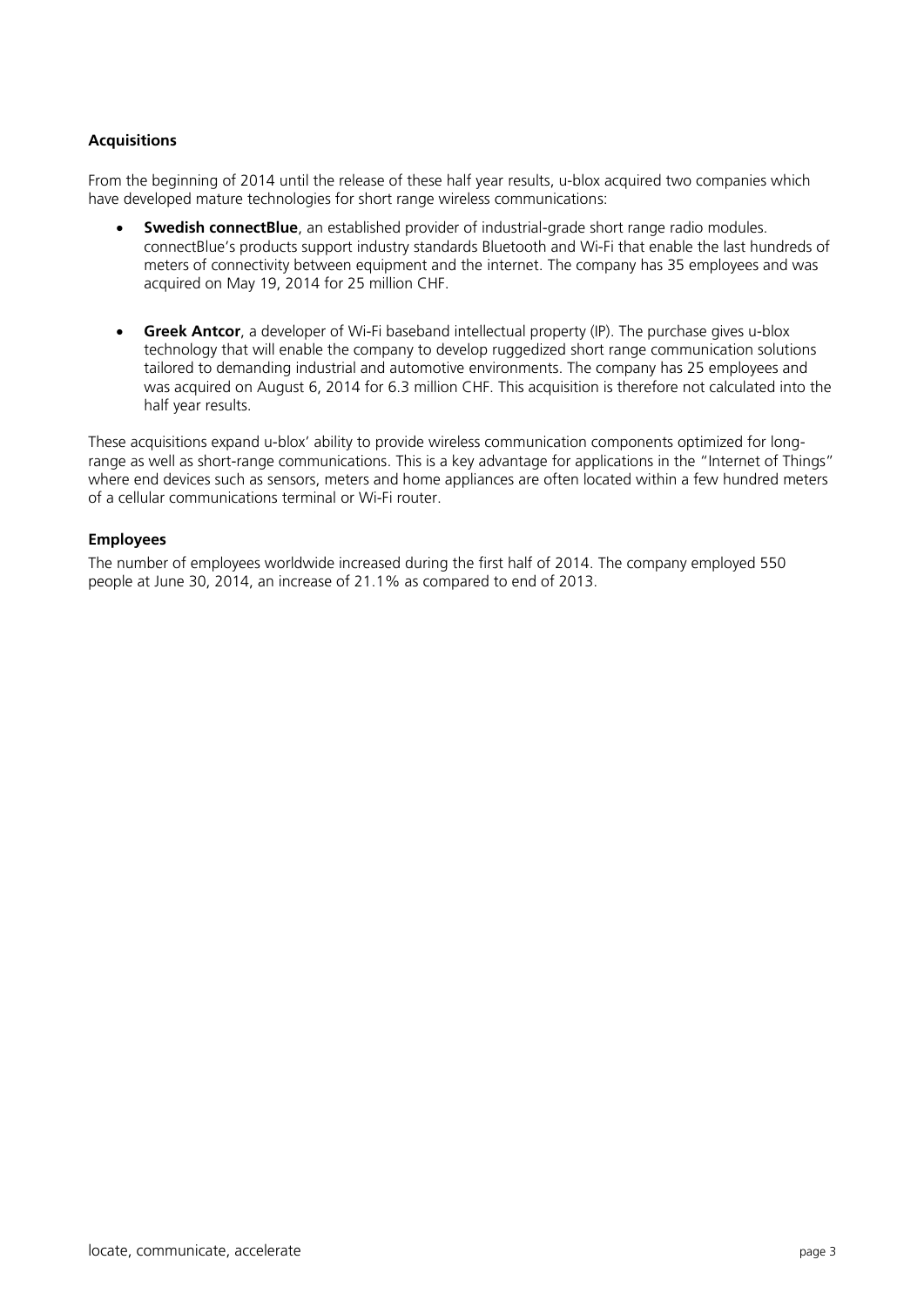## **Condensed consolidated income statement**

|                                | January - June |             | Jan. - Dec. |
|--------------------------------|----------------|-------------|-------------|
| (in CHF 000s)                  | 2014           | 2013        | 2013        |
|                                | (unaudited)    | (unaudited) | (audited)   |
| Revenue                        | 121'625        | 105'106     | 219'813     |
| % growth                       | 15.7%          | 35.4%       |             |
| Cost of sales                  | $-64'031$      | $-56'003$   | $-118'654$  |
| <b>Gross profit</b>            | 57'594         | 49'103      | 101'159     |
| % gross profit margin          | 47.4%          | 46.7%       | 46.0%       |
| Operating expenses             | -38'897        | $-35'416$   | $-71'192$   |
| Other income                   | 101            | 85          | 83          |
| <b>Operating profit (EBIT)</b> | 18'798         | 13'772      | 30'050      |
| % EBIT margin                  | 15.5%          | 13.1%       | 13.7%       |
| Financial income               | 1'090          | 299         | 1'013       |
| Finance costs                  | $-385$         | $-331$      | $-2'193$    |
| Profit before income tax (EBT) | 19'503         | 13'740      | 28'870      |
| Income tax expense             | $-5'100$       | $-1'577$    | $-4'227$    |
| Net profit, attributable to    |                |             |             |
| owners of the parent           | 14'403         | 12'163      | 24'643      |
| % net profit margin            | 11.8%          | 11.6%       | 11.2%       |
| Depreciation and amortization  | 8'489          | 7'383       | 16'138      |
| $EBITDA*$                      | 27'287         | 21'155      | 46'188      |
| % EBITDA margin                | 22.4%          | 20.1%       | 21.0%       |
| EBITDA growth                  | 29.0%          | 33.2%       |             |
| EBIT growth                    | 36.5%          | 21.6%       |             |
| Net profit growth              | 18.4%          | 36.8%       |             |

(\*) EBITDA (earnings before interest, taxes, depreciation and amortization) calculated by adding depreciation and amortization to Operating profit (EBIT), in each case determined in accordance with IFRS.

#### **Revenue breakdown**

u-blox operates in two segments:

• Wireless and positioning products u-blox develops and sells embedded positioning chips and modules, and wireless modules which are used in automotive, industrial and consumer applications. Revenue was CHF 121.5 million for the first half of 2014 as compared to CHF 104.4 million in the first half of 2013.

 Wireless services u-blox offers wireless communication technology services in terms of reference designs and software. In the first half of 2014, revenue for wireless services was CHF 9.5 million as compared to CHF 9.1 million during the first half year 2013.

# **Expanded global presence**

Until the release of this half year report, u-blox expanded its global organization through the two acquisitions, gaining a center of competence for short range radio modules based in Malmö, Sweden, and a research and development center for industrial Wi-Fi based in Athens, Greece.